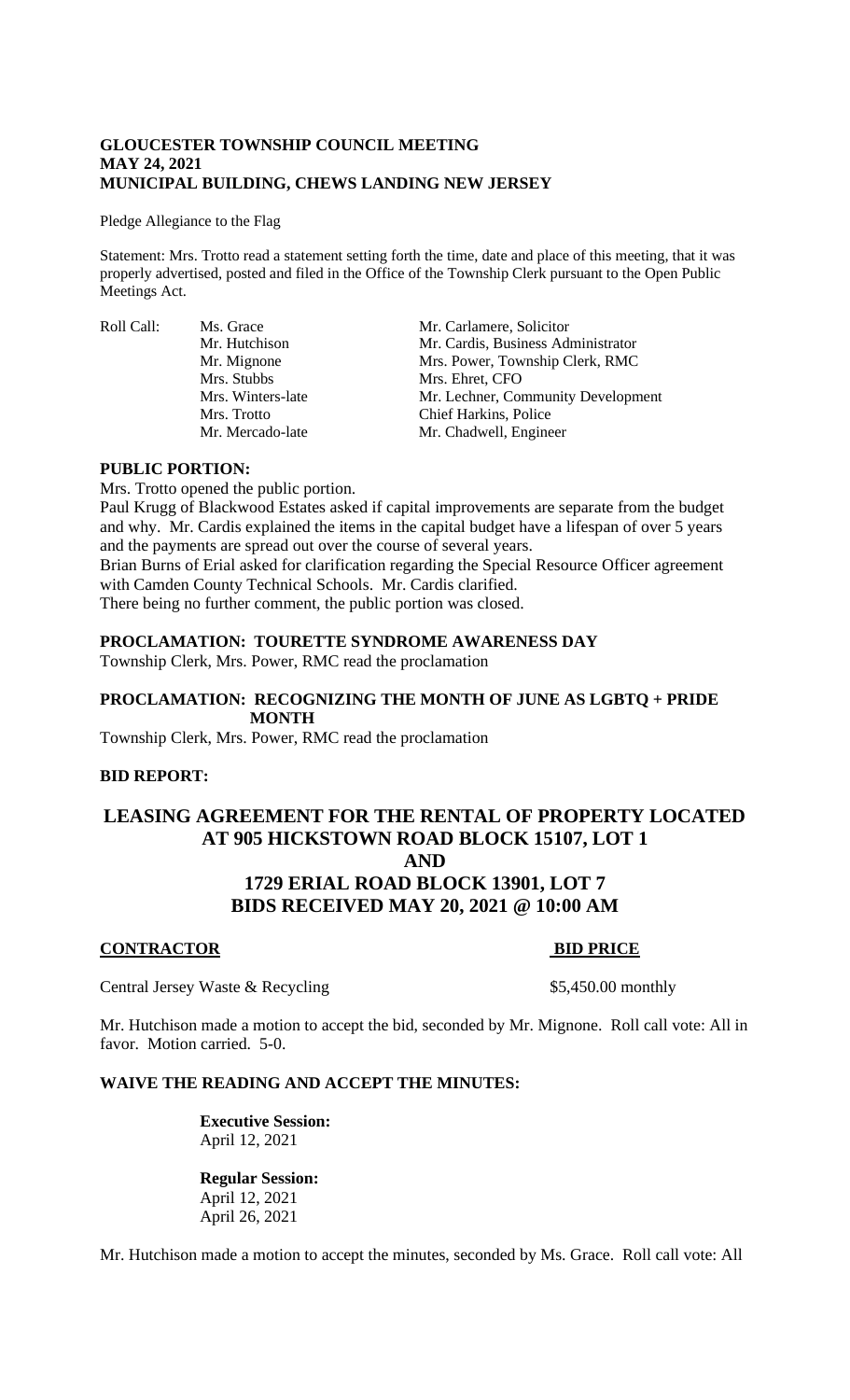in favor. Motion carried. 5-0.

# **ORDINANCES: FIRST READING**

#### **O-21-08**

## **BOND ORDINANCE AUTHORIZING THE COMPLETION OF VARIOUS CAPITAL IMPROVEMENTS AND THE ACQUISITION OF VARIOUS PIECES OF CAPITAL EQUIPMENT IN AND FOR THE TOWNSHIP OF GLOUCESTER, COUNTY OF CAMDEN, NEW JERSEY; APPROPRIATING THE SUM OF \$7,796,262 THEREFOR; AUTHORIZING THE ISSUANCE OF GENERAL OBLIGATION BONDS OR BOND ANTICIPATION NOTES OF THE TOWNSHIP OF GLOUCESTER, COUNTY OF CAMDEN, NEW JERSEY, IN THE AGGREGATE PRINCIPAL AMOUNT OF UP TO \$7,425,011; MAKING CERTAIN DETERMINATIONS AND COVENANTS; AND AUTHORIZING CERTAIN RELATED ACTIONS IN CONNECTION WITH THE FOREGOING**

**BE IT ORDAINED** by the Township Council of the Township of Gloucester, County of Camden, New Jersey (not less than two-thirds of all the members thereof affirmatively concurring), pursuant to the provisions of the Local Bond Law, Chapter 169 of the Laws of 1960 of the State of New Jersey, as amended and supplemented ("Local Bond Law"), as follows:

**Section 1.** The purposes described in Section 7 hereof are hereby authorized as general improvements to be made or acquired by the Township of Gloucester, County of Camden, New Jersey ("Township").

**Section 2.** It is hereby found, determined and declared as follows:

- (a) the estimated amount to be raised by the Township from all sources for the purposes stated in Section 7 hereof is \$7,796,262;
- (b) the estimated amount of bonds or bond anticipation notes to be issued for the purposes stated in Section 7 hereof is \$7,425,011; and
- (c) a down payment in the amount of \$371,251 for the purposes stated in Section 7 hereof is currently available in accordance with the requirements of Section 11 of the Local Bond Law, N.J.S.A. 40A:2-11.

**Section 3.** The sum of \$7,425,011, to be raised by the issuance of bonds or bond anticipation notes, together with the sum of \$371,251, which amount represents the required down payment, are hereby appropriated for the purposes stated in this bond ordinance ("Bond Ordinance").

**Section 4.** The issuance of negotiable bonds of the Township in an amount not to exceed \$7,425,011 to finance the costs of the purposes described in Section 7 hereof is hereby authorized. Said bonds shall be sold in accordance with the requirements of the Local Bond Law.

**Section 5.** In order to temporarily finance the purposes described in Section 7 hereof, the issuance of bond anticipation notes of the Township in an amount not to exceed \$7,425,011 is hereby authorized. Pursuant to the Local Bond Law, the Chief Financial Officer is hereby authorized to sell part or all of the bond anticipation notes from time to time at public or private sale and to deliver the same to the purchasers thereof upon receipt of payment of the purchase price plus accrued interest from their date to delivery thereof. The Chief Financial Officer is hereby directed to report in writing to the governing body at the meeting next succeeding the date when any sale or delivery of the bond anticipation notes pursuant to this Bond Ordinance is made. Such report must include the amount, the description, the interest rate and the maturity schedule of the bond anticipation notes sold, the price obtained and the name of the purchaser.

**Section 6.** The amount of the proceeds of the obligations authorized by this Bond Ordinance, which may be used for the payment of interest on such obligations, accounting, engineering, legal fees and other items as provided in Section 20 of the Local Bond Law, N.J.S.A. 40A:2-20, shall not exceed the sum of \$1,500,000.

**Section 7.** The improvements hereby authorized and the purposes for which said obligations are to be issued; the estimated costs of each said purpose; the amount of down payment for each said purpose; the amount of available grants for each said purpose; the maximum amount obligations to be issued for each said purpose and the period of usefulness of each said purpose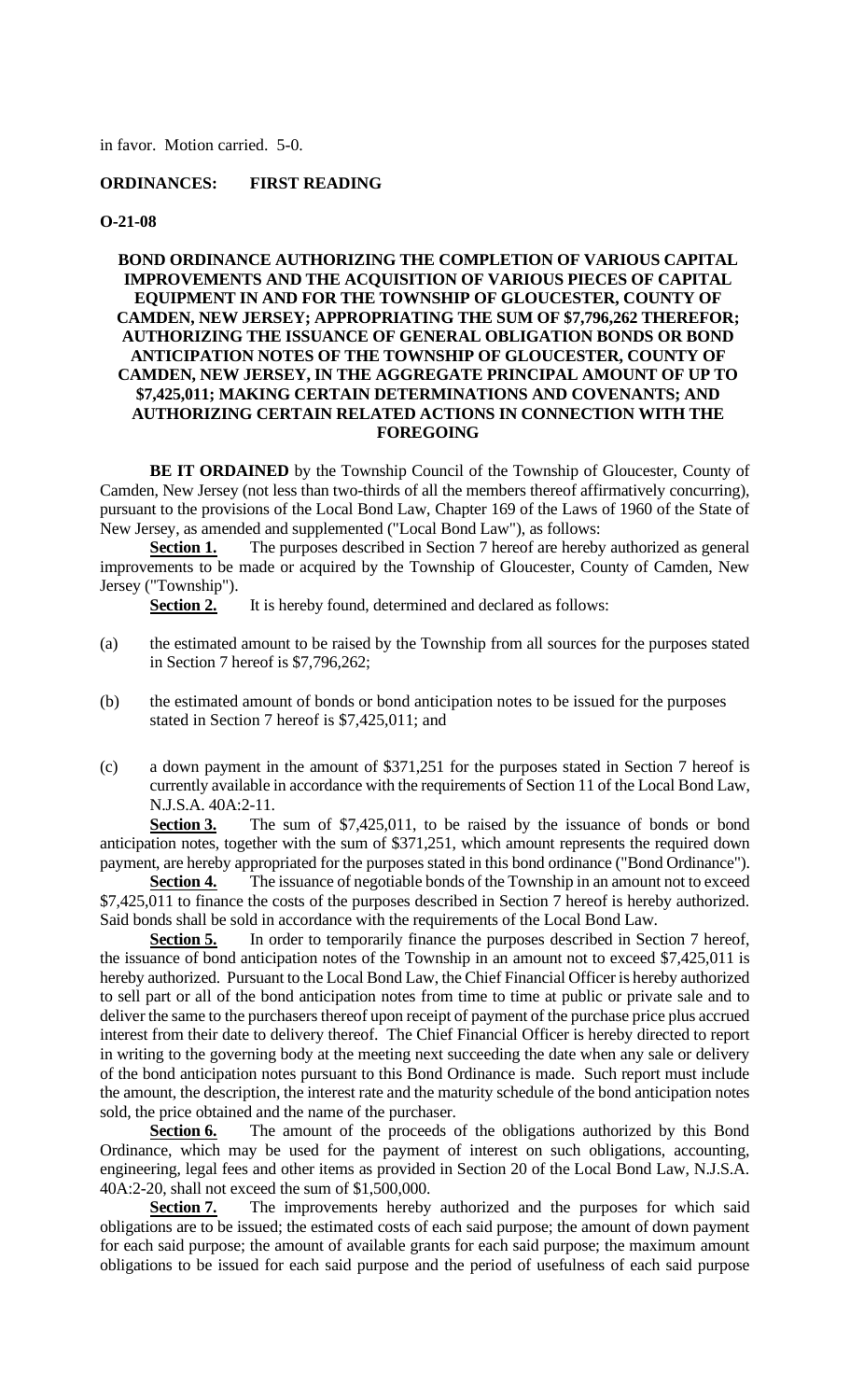within the limitations of the Local Bond Law are as follows:

or related thereto, all as more particularly set forth in the information on file with the

Township Administrator

|    | <b>Purpose/Improvement</b>                                                                                                                                                                                                                                                                                                                                                                                                                                                  | <b>Estimate</b><br>d<br><b>Total</b> | <b>Down</b><br><b>Payment</b> | <b>Amount</b><br>of<br><b>Obligatio</b> | <b>Period of</b><br><b>Usefulnes</b><br>$\mathbf{s}$ |
|----|-----------------------------------------------------------------------------------------------------------------------------------------------------------------------------------------------------------------------------------------------------------------------------------------------------------------------------------------------------------------------------------------------------------------------------------------------------------------------------|--------------------------------------|-------------------------------|-----------------------------------------|------------------------------------------------------|
| A. | Reconstruction and/or Repaving of Various<br>Sidewalks and Curbs within the Township,<br>including, but not limited to, Jarvis Road<br>Sidewalk, together with the acquisition of<br>all<br>materials<br>and<br>equipment<br>and<br>completion of all work necessary therefor<br>or related thereto all as more particularly<br>set forth in the information on file with the<br>Township Administrator                                                                     | Cost<br>\$406,056                    | \$19,336                      | $\underline{\mathbf{ns}}$<br>\$386,720  | 10 years                                             |
| B. | Reconstruction and/or Repaving of Various<br>Streets within the Township, together with<br>the acquisition of all materials and<br>equipment and completion of all work<br>necessary therefor or related thereto all as<br>more particularly set forth in the<br>information on file with the Township<br>Administrator                                                                                                                                                     | 1,881,593                            | 89,600                        | 1,791,993                               | 10 years                                             |
| C. | Various Drainage Improvements at various<br>locations in the Township, together with<br>the acquisition of all materials<br>and<br>equipment and completion of all work<br>necessary therefor or related thereto, all as<br>more particularly set forth in the<br>information on file with the Township<br>Administrator                                                                                                                                                    | 126,600                              | 6,029                         | 120,571                                 | 10 years                                             |
| D. | Acquisition of Various Capital Equipment<br>for the Township's Recreation Buildings,<br>including, but not limited to Bar Code<br>Tables,<br>Laptops,<br>AV<br>Scanners,<br>Equipment, and Blinds for the Recreation<br>Center, together with the acquisition of all<br>materials and equipment and completion of<br>all work necessary therefor or related<br>thereto, all as more particularly set forth in<br>the information on file with the Township<br>Administrator | 15,297                               | 728                           | 14,569                                  | 5 years                                              |
| E. | Acquisition and Installation of Street<br>Lighting and Traffic Signals, together with<br>the acquisition of all materials and<br>equipment and completion of all work<br>necessary therefor or related thereto, all as<br>particularly set forth<br>in<br>the<br>more<br>information on file with the Township<br>Administrator                                                                                                                                             | 94,950                               | 4,521                         | 90,429                                  | 10 years                                             |
| F. | Improvements to Various Township<br>Buildings, together with the acquisition of<br>materials<br>all<br>and<br>equipment<br>and<br>completion of all work necessary therefor                                                                                                                                                                                                                                                                                                 | 1,691,165                            | 80,532                        | 1,610,633                               | 15 years                                             |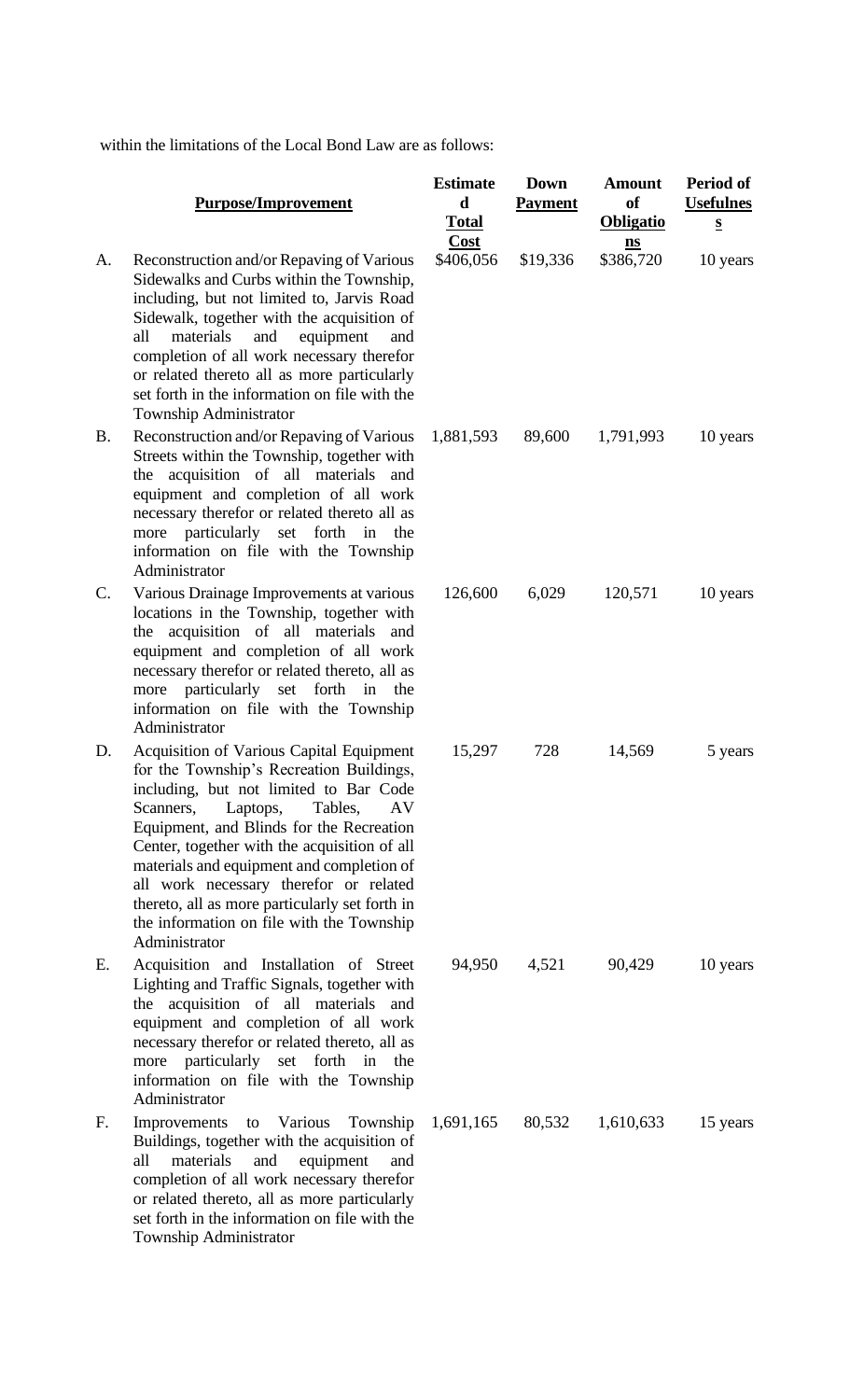#### **Purpose/Improvement**

- G. Acquisition of Heavy Equipment for the Public Works Department including, but not limited to, Various Dump Trucks and Related Equipment, together with the acquisition of all materials and equipment and completion of all work necessary therefor or related thereto, all as more particularly set forth in the information on file with the Township Administrator
- H. Acquisition of Various Equipment for the Public Works Department including, together with the acquisition of all materials and equipment and completion of all work necessary therefor or related thereto, all as more particularly set forth in the information on file with the Township Administrator.
- I. Acquisition of Various Equipment for the Parks and Recreation Department including, but not limited to, the Acquisition/Installation of Fencing and the Resurfacing of Various Recreational Areas, together with the acquisition of all materials and equipment and completion of all work necessary therefor or related thereto
- J. Completion of Various Improvements for the Parks and Recreation Department including, but not limited to, the Acquisition/Installation of Fencing and the Resurfacing of Various Recreational Areas, together with the acquisition of all materials and equipment and completion of all work necessary therefor or related thereto
- K. Acquisition of Office and Computer Equipment for Various Township Departments, together with the acquisition of all materials and equipment and completion of all work necessary therefor or related thereto, all as more particularly set forth in the information on file with the Township Administrator
- L. Acquisition of Various Equipment for the Police Department including, together with the acquisition of all materials and equipment and completion of all work necessary therefor or related thereto, all as more particularly set forth in the information on file with the Township Administrator.

| /Improvement                                                                                                                                                                                                                         | <b>Estimate</b><br>d<br><b>Total</b> | Down<br><b>Payment</b>          | <b>Amount</b><br><sub>of</sub><br><b>Obligatio</b>          | Period of<br><b>Usefulnes</b><br>$\mathbf{s}$ |
|--------------------------------------------------------------------------------------------------------------------------------------------------------------------------------------------------------------------------------------|--------------------------------------|---------------------------------|-------------------------------------------------------------|-----------------------------------------------|
| eavy Equipment for the<br>partment including, but<br>rious Dump Trucks and<br>ent, together with the<br>materials and equipment<br>of all work necessary<br>d thereto, all as more<br>th in the information on<br>ship Administrator | <b>Cost</b><br>1,181,600             | 56,267                          | $\underline{\mathbf{n}}\underline{\mathbf{s}}$<br>1,125,333 | 15 years                                      |
| rious Equipment for the<br>Department including,<br>he acquisition of all<br>pment and completion of<br>ary therefor or related<br>e particularly set forth in<br>i file with the Township                                           | 394,675                              | 18,794                          | 375,881                                                     | 5 years                                       |
| rious Equipment for the<br>ecreation<br>Department<br>not limited to, the<br>ation of Fencing and the<br>Various Recreational<br>ith the acquisition of all<br>pment and completion of<br>ary therefor or related                    | \$205,514                            | \$9,786                         | \$195,728                                                   | 5 years                                       |
| trious Improvements for<br><b>Recreation Department</b><br>not limited to, the<br>ation of Fencing and the<br>Various Recreational<br>ith the acquisition of all<br>pment and completion of<br>ary therefor or related               | 105,500                              | 5,024                           | 100,476                                                     | 10 years                                      |
| Office and Computer<br>Township<br>Various<br>ther with the acquisition<br>and equipment and<br>work necessary therefor<br>all as more particularly<br>ormation on file with the<br>strator                                          |                                      | 79,125 3,768                    | 75,357                                                      | 5 years                                       |
| rious Equipment for the<br>including, together with<br>of all materials and<br>ompletion of all work<br>or related thereto, all as<br>y set forth in the<br>ile with the Township                                                    |                                      |                                 | 1,614,187 76,866 1,537,321                                  | 5 years                                       |
| <b>Total</b>                                                                                                                                                                                                                         | 2                                    | \$7,796,26 \$371,251 \$7,425,01 | 1                                                           |                                               |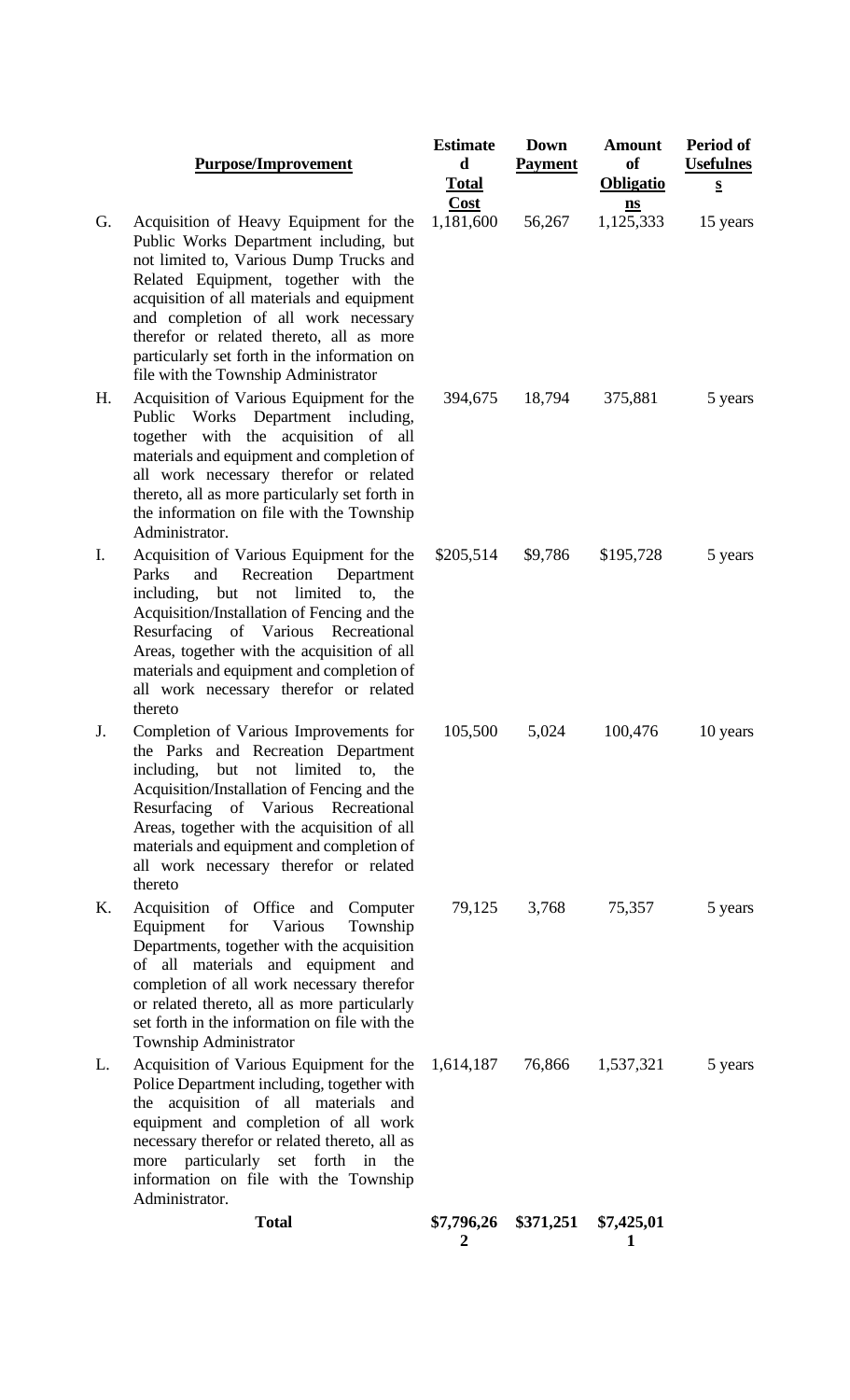**Section 8.** Grants or monies received from any governmental entity, if any, will be applied to the payment of, or repayment of, obligations issued to finance, the costs of improvements described in Section 7 above.

**Section 9.** The average period of useful life of the several purposes for the financing of which this Bond Ordinance authorizes the issuance of bonds or bond anticipation notes, taking into consideration the respective amounts of bonds or bond anticipation notes authorized for said several purposes is not less than 10.36 years.

**Section 10.** The supplemental debt statement provided for in Section 10 of the Local Bond Law, N.J.S.A. 40A:2-10, was duly filed in the office of the Clerk prior to the passage of this Bond Ordinance on first reading and a complete executed duplicate original thereof has been filed in the Office of the Director of the Division of Local Government Services in the Department of Community Affairs of the State of New Jersey. The supplemental debt statement shows that the gross debt of the Township, as defined in Section 43 of the Local Bond Law, N.J.S.A. 40A:2-43, is increased by this Bond Ordinance by \$7,425,011 and that the obligations authorized by this Bond Ordinance will be within all debt limitations prescribed by said Local Bond Law.

**Section 11.** The full faith and credit of the Township are irrevocably pledged to the punctual payment of the principal of and interest on the bonds or bond anticipation notes authorized by this Bond Ordinance, and to the extent payment is not otherwise provided, the Township shall levy ad valorem taxes on all taxable real property without limitation as to rate or amount for the payment thereof.

**Section 12.** The applicable Capital Budget of the Township is hereby amended to conform with the provisions of this Bond Ordinance to the extent of any inconsistency therewith, and the resolution promulgated by the Local Finance Board showing full detail of the amended applicable Capital Budget and Capital Program as approved by the Director of the Division of Local Government Services, is on file with the Clerk and available for inspection.

**Section 13.** The Township hereby declares its intent to reimburse itself from the proceeds of the bonds or bond anticipation notes authorized by this Bond Ordinance pursuant to Income Tax Regulation Section 1.150-2(e), promulgated under the Internal Revenue Code of 1986, as amended ("Code"), for "original expenditures", as defined in Income Tax Regulation Section 1.150-2(c)(2), made by the Township prior to the issuance of such bonds or bond anticipation notes.

**Section 14.** The Township hereby covenants as follows:

(a) it shall take all actions necessary to ensure that the interest paid on the bonds or bond anticipation notes authorized by the Bond Ordinance is exempt from the gross income of the owners thereof for federal income taxation purposes, and will not become a specific item of tax preference pursuant to Section 57(a)(5) of the Code;

it will not make any use of the proceeds of the bonds or bond anticipation notes or do or suffer any other action that would cause the bonds or bond anticipation notes to be "arbitrage bonds" as such term is defined in Section 148(a) of the Code and the Regulations promulgated thereunder;

(c) it shall calculate or cause to be calculated and pay, when due, the rebatable arbitrage with respect to the "gross proceeds" (as such term is used in Section 148(f) of the Code) of the bonds or bond anticipation notes;

(d) it shall timely file with the Internal Revenue Service, such information report or reports as may be required by Sections 148(f) and 149(e) of the Code; and

(e) it shall take no action that would cause the bonds or bond anticipation notes to be "federally guaranteed" within the meaning of Section 149(b) of the Code.

**Section 15.** The improvements authorized hereby are not current expenses and are improvements that the Township may lawfully make. No part of the cost of the improvements authorized hereby has been or shall be specially assessed on any property specially benefited thereby.

**Section 16.** In accordance with the Local Bond Law, this Bond Ordinance shall take effect twenty (20) days after the first publication thereof after final passage.

Introduction: May 24, 2021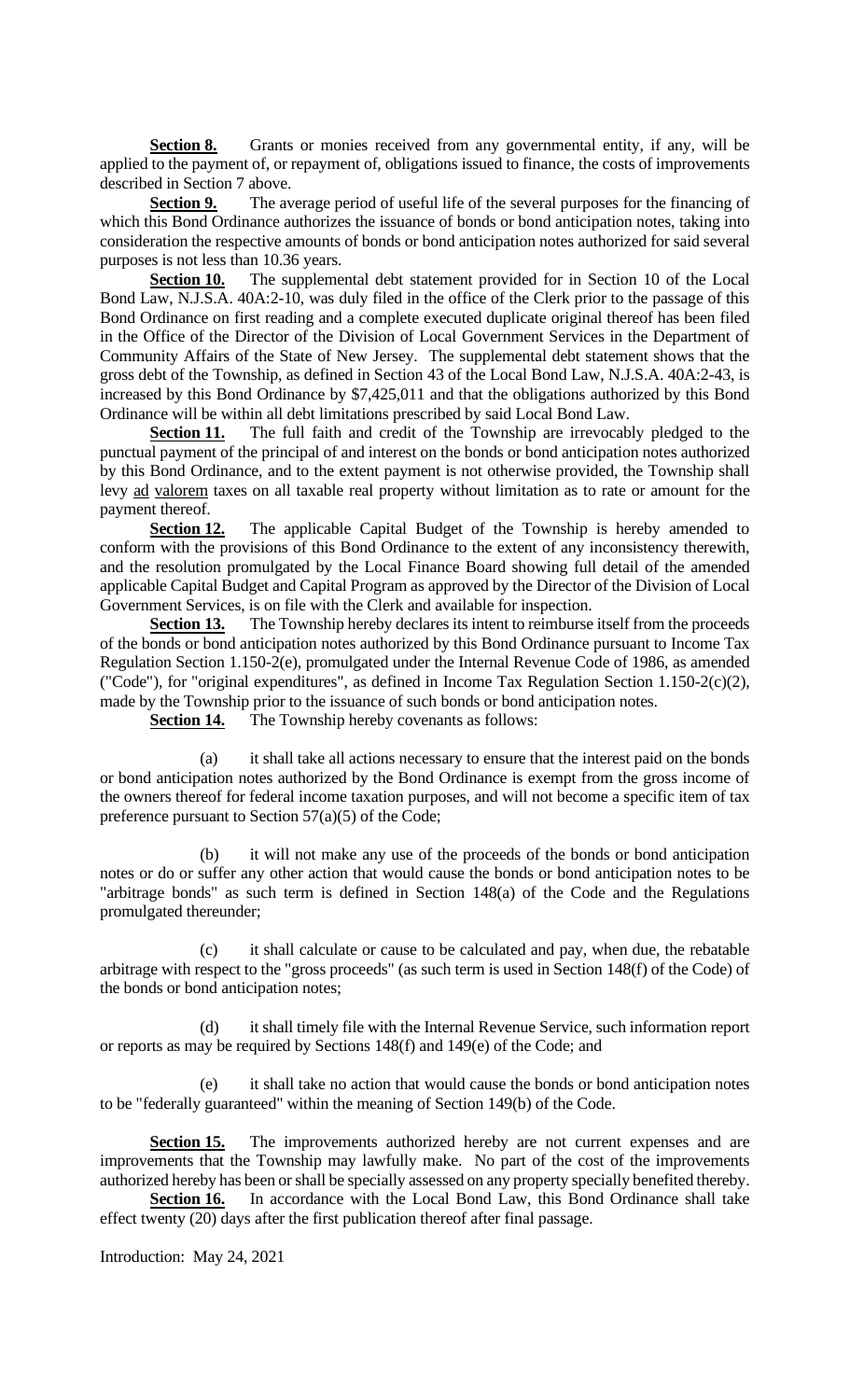David R. Mayer Mayor

\_\_\_\_\_\_\_\_\_\_\_\_\_\_\_\_\_\_\_\_\_\_\_\_\_\_\_\_\_

\_\_\_\_\_\_\_\_\_\_\_\_\_\_\_\_\_\_\_\_\_\_\_\_\_\_\_\_\_\_

Orlando Mercado President of Council

Nancy Power, RMC Township Clerk

\_\_\_\_\_\_\_\_\_\_\_\_\_\_\_\_\_\_\_\_\_\_\_\_\_\_\_\_\_\_\_\_

Mr. Hutchison made a motion to adopt on first reading, to have a second reading and public hearing on June 14, 2021 and to advertise by synopsis, seconded by Mr. Mignone. Roll call vote: All in favor. Motion carried. 6-0.

# **ORDINANCES: SECOND READING – PUBLIC HEARING**

## **O-21-06**

## **ORDINANCE OF THE TOWNSHIP OF GLOUCESTER, COUNTY OF CAMDEN AND STATE OF NEW JERSEY AMENDING ORDINANCE O-03-03 LAND DEVELOPMENT REGARDING PLUG-IN ELECTRIC VEHICLE CHARGING STATIONS**

Mr. Mercado made a motion to table, seconded by Mr. Hutchison. Roll call vote: All in favor. Motion carried. 6-0.

#### **O-21-07**

## **ORDINANCE OF THE TOWNSHIP OF GLOUCESTER, COUNTY OF CAMDEN AND STATE OF NEW JERSEY AMENDING ORDINANCE O-03-03 LAND DEVELOPMENT REGARDING SOLAR ENERGY**

Mr. Mercado made a motion to table, seconded by Mr. Hutchison. Roll call vote: All in favor. Motion carried. 6-0.

#### **CONSENT AGENDA:**

#### **R-21:05-138**

### **RESOLUTION AUTHORIZING PAYMENT OF BILLS**

**BE IT RESOLVED BY THE** Township Council of the Township of Gloucester, in the County of Camden, that the following bills are approved by the Township Council in accordance with the provisions of Ordinance 0-82-16 and certified by the Chief Financial Officer that the claims are proper obligation of the township, that adequate funds are available to honor these claims in the account indicated and the claim should be paid:

| <b>CURRENT ACCOUNT</b>                                                  |                  |
|-------------------------------------------------------------------------|------------------|
| Per attached computer readout of the claims presented in the amount of  | \$<br>297,637.26 |
| <b>CAPITAL ACCOUNT</b>                                                  |                  |
| Per attached computer read out of the claims presented in the amount of | \$<br>103,044.66 |
| <b>TRUST</b>                                                            |                  |
| Per attached computer readout of the claims presented in the amount of  | \$<br>10,155.46  |
| <b>OPEN SPACE TRUST</b>                                                 |                  |
| Per attached computer readout of the claims presented in the amount of  | \$<br>29,066.89  |
| <b>ANIMAL</b>                                                           |                  |
| Per attached computer readout of the claims presented in the amount of  | \$<br>900.27     |
| <b>DEVELOPERS ESCROW</b>                                                |                  |
| Per attached computer readout of the claims presented in the amount of  | \$<br>4.140.00   |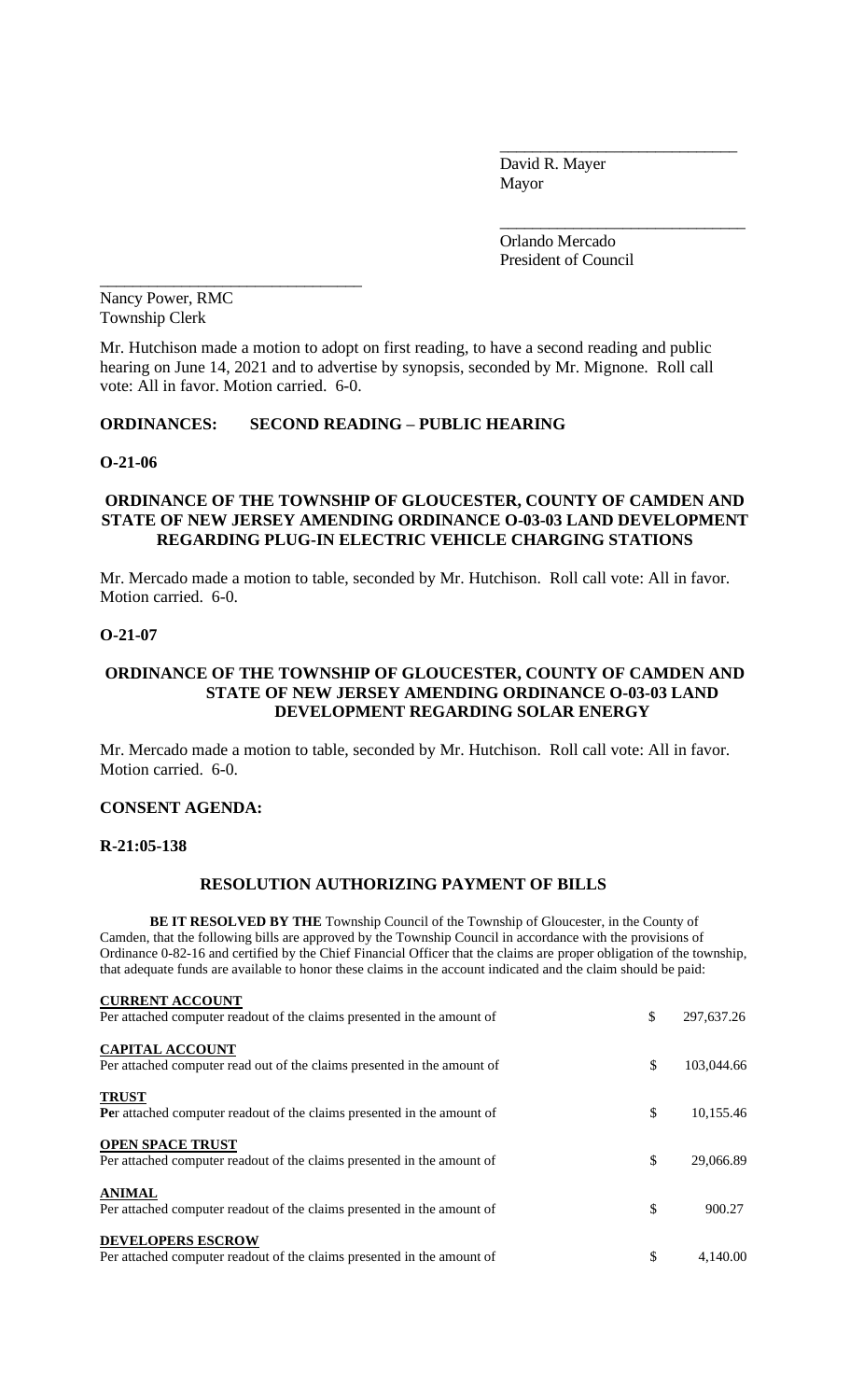#### **MANUAL CHECKS**

Per attached computer readout of the claims presented in the amount of \$ 10,754,837.66 29,407.57

Adopted: May 24, 2021

\_\_\_\_\_\_\_\_\_\_\_\_\_\_\_\_\_\_\_\_\_\_\_\_\_\_

ATTEST:

President of Council Orlando Mercado

Township Clerk, Nancy Power, RMC

Mr. Hutchison made a motion to adopt, seconded by Mrs. Stubbs. Roll call vote: All in favor. Motion carried. 7-0.

#### **R-21:05-139**

## **RESOLUTION AUTHORIZING REFUNDING OF TAXES**

**BE IT RESOLVED,** by the Township Council of the Township of Gloucester to authorize the refunding of the following credit balances for reasons listed below:

| <b>BLOCK/LOT</b> | <b>NAME/ADDRESS</b>                                                       | <b>AMOUNT</b> | <b>REASON</b> |
|------------------|---------------------------------------------------------------------------|---------------|---------------|
| 3203/39          | Kevin Baker<br>505 Fresno Place<br>Magnolia, NJ 08049                     | \$1,892.96    | Duplicate Pay |
| 18304/6          | Joseph & Linda Riccelli<br>47 Graypebble Circle<br>Sicklerville, NJ 08081 | 1,168.63      | Duplicate Pay |

Adopted: May 24, 2021

President of Council Orlando Mercado

\_\_\_\_\_\_\_\_\_\_\_\_\_\_\_\_\_\_\_\_\_\_\_\_\_\_\_\_\_\_

Township Clerk Nancy Power, RMC

\_\_\_\_\_\_\_\_\_\_\_\_\_\_\_\_\_\_\_\_\_\_\_\_\_\_\_\_

Mr. Hutchison made a motion to adopt, seconded by Mrs. Stubbs. Roll call vote: All in favor. Motion carried. 7-0.

#### **R-21:05-140**

## **RESOLUTION TO AUTHORIZE THE TAX COLLECTOR TO GRANT SENIOR CITIZEN, DISABLED, OR VETERAN DEDUCTION FOR THE YEAR 2021 AS INDICATED AND TO ADJUST ANY BALANCE**

**WHEREAS**, the following applicants are the owners of a residential property located in the Township of Gloucester, and,

**WHEREAS**, they have properly filed an application for a Senior Citizen, Disabled, or Veteran Deduction with proof of eligibility, and

**WHEREAS**, the Assessor has reviewed and approved said application and adjusted the records for 2021,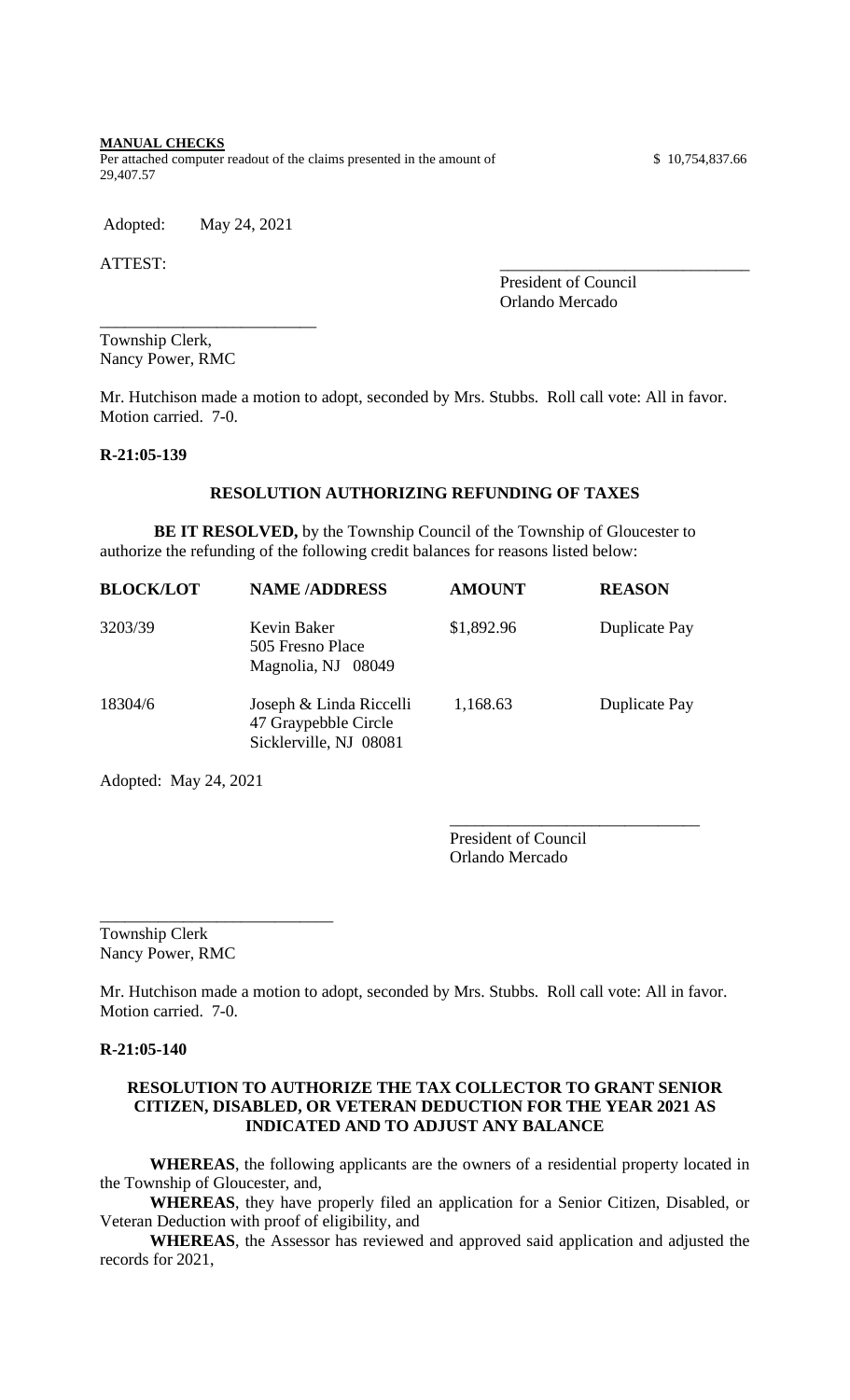**THEREFORE, BE IT RESOLVED,** by the Township Council of the Township of Gloucester that the Tax Collector is authorized to grant said deduction and/or adjust any resulting balances for the year 2021 and refund any balances for the amounts indicated.

| <b>Block</b> | Lot | <b>Name</b>           | <b>Comment</b>                      | <b>Amount of Deduction</b> |
|--------------|-----|-----------------------|-------------------------------------|----------------------------|
| 1309         | 13  | <b>Frank Giacobbe</b> | <b>Add Senior</b><br>Deduction 2021 | 250.00                     |
| 9105         | 18  | Salvatore Altimare    | Add Senior<br>Deduction 2021        | 250.00                     |
| 9105         | 18  | Salvatore Altimare    | Add Veteran<br>Deduction 2021       | 250.00                     |
| 10304        | 21  | <b>Charles Mulvan</b> | Add Veteran<br>Deduction 2021       | 250.00                     |
| 12103        | 15  | William Wardle        | Add Veteran<br>Deduction 2021       | 250.00                     |
| 12705        | 2   | Paul Matulewicz       | Add Veteran<br>Deduction 2021       | 250.00                     |

ADOPTED: May 24, 2021

\_\_\_\_\_\_\_\_\_\_\_\_\_\_\_\_\_\_\_\_\_\_\_\_\_\_\_\_\_\_

President of Council Orlando Mercado

\_\_\_\_\_\_\_\_\_\_\_\_\_\_\_\_\_\_\_\_\_\_\_\_\_\_\_\_\_\_\_\_

Township Clerk Nancy Power, RMC

Mr. Hutchison made a motion to adopt, seconded by Mrs. Stubbs. Roll call vote: All in favor. Motion carried. 7-0.

## **R-21:05-141**

# **RESOLUTION OF THE TOWNSHIP COUNCIL OF THE TOWNSHIP OF GLOUCESTER, CAMDEN COUNTY, NEW JERSEY, NAMING LAKESIDE BUSINESS PARK, LLC REDEVELOPER FOR THE NEW VISION SINGLE-FAMILY RESIDENTIAL OVERLAY DISTRICT OF THE NEW VISION REDEVELOPMENT PLAN AND AUTHORIZING THE SIGNING OF A REDEVELOPMENT AGREEMENT**

**WHEREAS**, pursuant to provision of the Redevelopment and Housing Law of the State of New Jersey, N.J.S.A. 40A:12A-1, et seq., the Township Council of the Township of Gloucester did direct the Planning Board of the Township of Gloucester to conduct a preliminary investigation to determine an area to be identified as the New Vision redevelopment Area; and

**WHEREAS,** the Planning Board did conduct a preliminary investigation in accordance with the guidelines set forth N.J.S.A. 40A:12A-6, held public hearings, and determined that the designated area is an area in need of redevelopment; and

**WHEREAS**, the Township Council of the Township of Gloucester did adopt the Redevelopment Area of the Township of Gloucester by Ordinance, and known as New Vision Single-Family Residential Overlay District; and

**WHEREAS,** within the, New Vision Single-Family Residential Overlay District a portion of which is property known as BLOCK 18301, LOT 13.01, located along Williamstown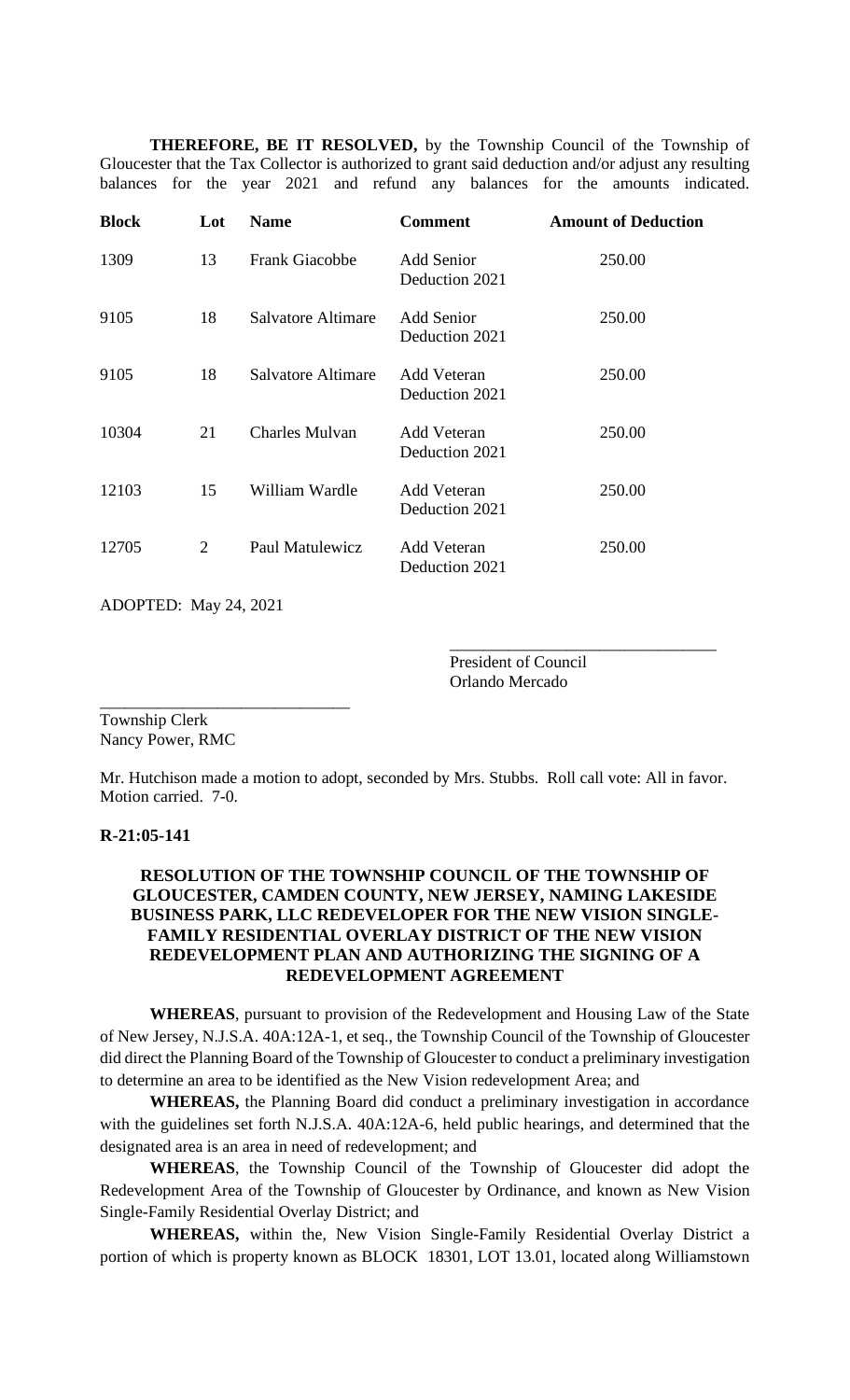Road.

**WHEREAS**, the Redeveloper submits a proposal for the development of the property; and **WHEREAS**, the Redeveloper proposes to redevelop the property in the Redevelopment area with the following improvements:

To secure municipal approval for 22 single-family lots/units (affordable), and

**WHEREAS**, The Redevelopment and Housing Law authorizes the Township Council, as the Redevelopment Entity to name a Redeveloper and to contract with a Redeveloper for any area of planning, construction or the undertaking of any project within the designated redevelopment area; and

**WHEREAS**, the Redevelopment Entity and Redeveloper have engaged negotiation concerning the construction of improvements to the Redeveloper's property, within the Redevelopment Area; and

**WHEREAS**, the Redeveloper has agreed to redevelop all parcels within the Redevelopment Area as indicated.

**NOW, THEREFORE**, in consideration of their mutual promises and benefits derived, and in furtherance of the Redevelopment Area and the Redevelopment and Housing Law, the parties agree as follows:

- 1. The Township Council of the Township of Gloucester, as Redevelopment Entity, does hereby name LAKESIDE BUSINESS PARK LLC as Redeveloper for the area known and described as Block 18301, Lot 13.01 within the New Vision Single-Family Overlay District of the New Vision Redevelopment Plan.
- 2. The Mayor of the Township of Gloucester, or other Official of the Township of Gloucester as may be designated, is hereby authorized to enter into a Redevelopment Agreement for the planning, construction, and development of the property above-identified and described for the purpose intended within the designated redevelopment area.

Adopted: May 24, 2021

President of Council Orlando Mercado

\_\_\_\_\_\_\_\_\_\_\_\_\_\_\_\_\_\_\_\_\_\_\_\_\_\_\_

Township Clerk Nancy Power, RMC

\_\_\_\_\_\_\_\_\_\_\_\_\_\_\_\_\_\_\_\_\_\_\_\_

Mr. Hutchison made a motion to adopt, seconded by Mrs. Stubbs. Roll call vote: All in favor. Motion carried. 7-0.

#### **R-21:05-142**

## **RESOLUTION AUTHORIZING GLOUCESTER TOWNSHIP TO MAKE APPLICATION TO THE STATE OF NEW JERSEY FOR MUNICIPAL ALLIANCE AGAINST ALCOHOL AND DRUG ABUSE GRANT FUNDS**

**WHEREAS,** the Governor's Council on Alcoholism and Drug Abuse established the Municipal Alliances for the Prevention of Alcoholism and Drug Abuse in 1989 to educate and engage residents, local government and law enforcement officials, schools, nonprofit organizations, the faith community, parents, youth and other allies in efforts to prevent alcoholism and drug abuse in communities throughout New Jersey; and

**WHEREAS,** the Township Council of the Township of Gloucester, County of Camden, State of New Jersey recognizes that the abuse of alcohol and drugs is a serious problem in our society amongst persons of all ages; and therefore has an established Municipal Alliance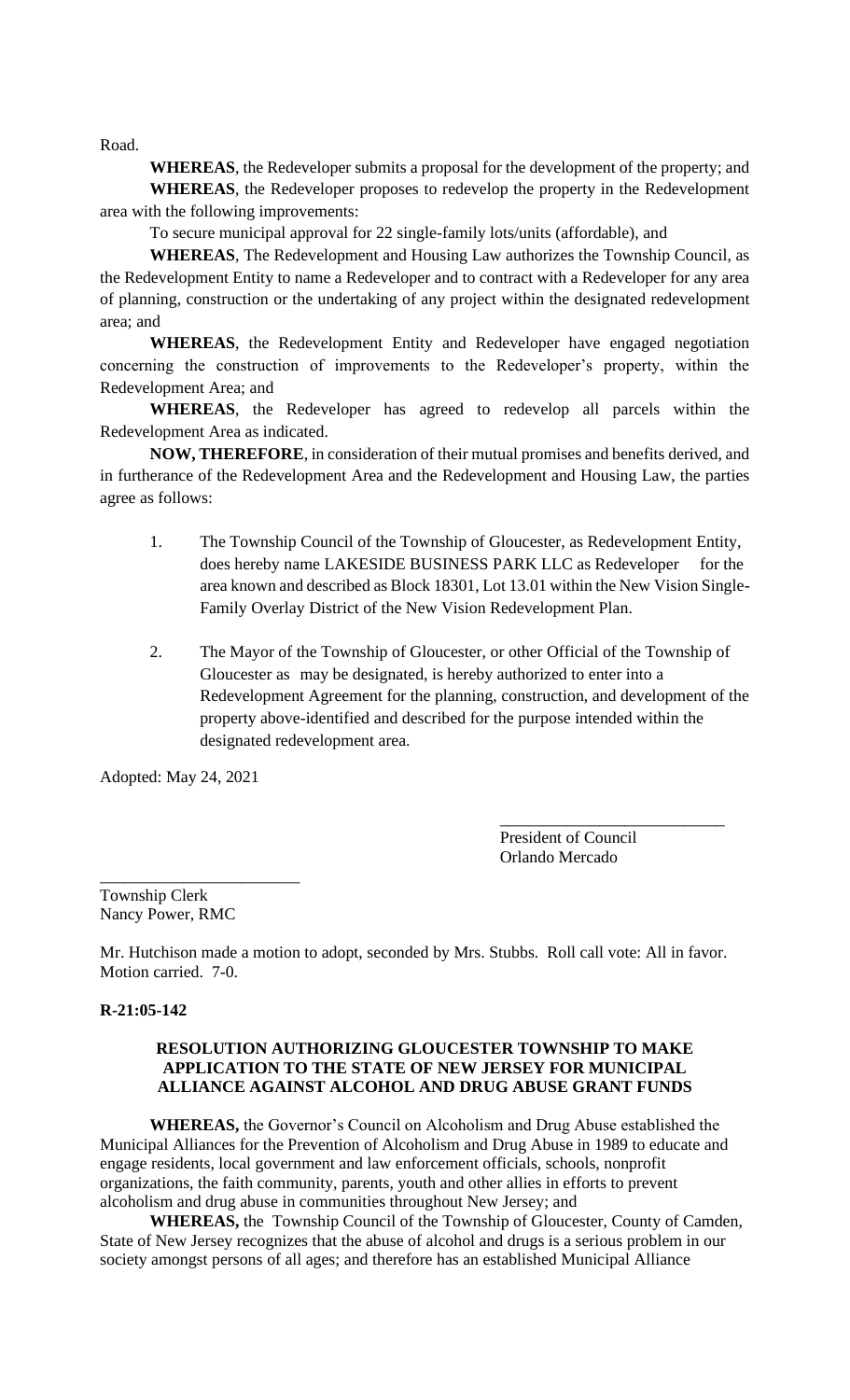Committee; and

**WHEREAS,** the Township further recognizes that it is incumbent upon not only public officials but upon the entire community to take action to prevent such abuses in our community; and

**WHEREAS,** the Township Council has applied for funding to the Governor's Council on Alcoholism and Drug Abuse through the County of Camden;

**NOW, THEREFORE BE IT RESOLVED,** by the Township Council of the Township of Gloucester, County of Camden, State of New Jersey does hereby recognize the following:

1. The Township Council does hereby authorize submission of a strategic plan for the Gloucester Township Municipal Alliance grant for fiscal year 2022 in the amount of:

DEDR \$ 13,525.00 Cash Match \$ 3,381.25 In-Kind Match \$ 10,143.75

2. The Gloucester Township Council acknowledges the terms and conditions for administering the Municipal Alliance grant, including the administrative compliance and audit requirements.

Adopted: May 24, 2021

\_\_\_\_\_\_\_\_\_\_\_\_\_\_\_\_\_\_\_\_\_\_\_\_\_\_\_

President of Council Orlando Mercado

\_\_\_\_\_\_\_\_\_\_\_\_\_\_\_\_\_\_\_\_\_\_\_\_\_\_\_\_\_

Township Clerk Nancy Power, RMC

Mr. Hutchison made a motion to adopt, seconded by Mrs. Stubbs. Roll call vote: All in favor. Motion carried. 7-0.

#### **R-21:05-143**

#### **RESOLUTION AUTHORIZING REFUNDS FROM THE DEPARTMENT OF COMMUNITY DEVELOPMENT**

 **BE IT RESOLVED,** by the Township Council of the Township of Gloucester that the following refunds be and are hereby authorized: Zoning Permit Application: Receipt: # 230949 in the amount of \$ 25.00.

> Payable to: R & M Family Contracting, LLC 6 Patterson Ln. Sicklerville, NJ 08081

> > Total Amount : \$25.00

Adopted: May 24, 2021

President of Council Orlando Mercado

ATTEST:

Township Clerk Nancy Power, RMC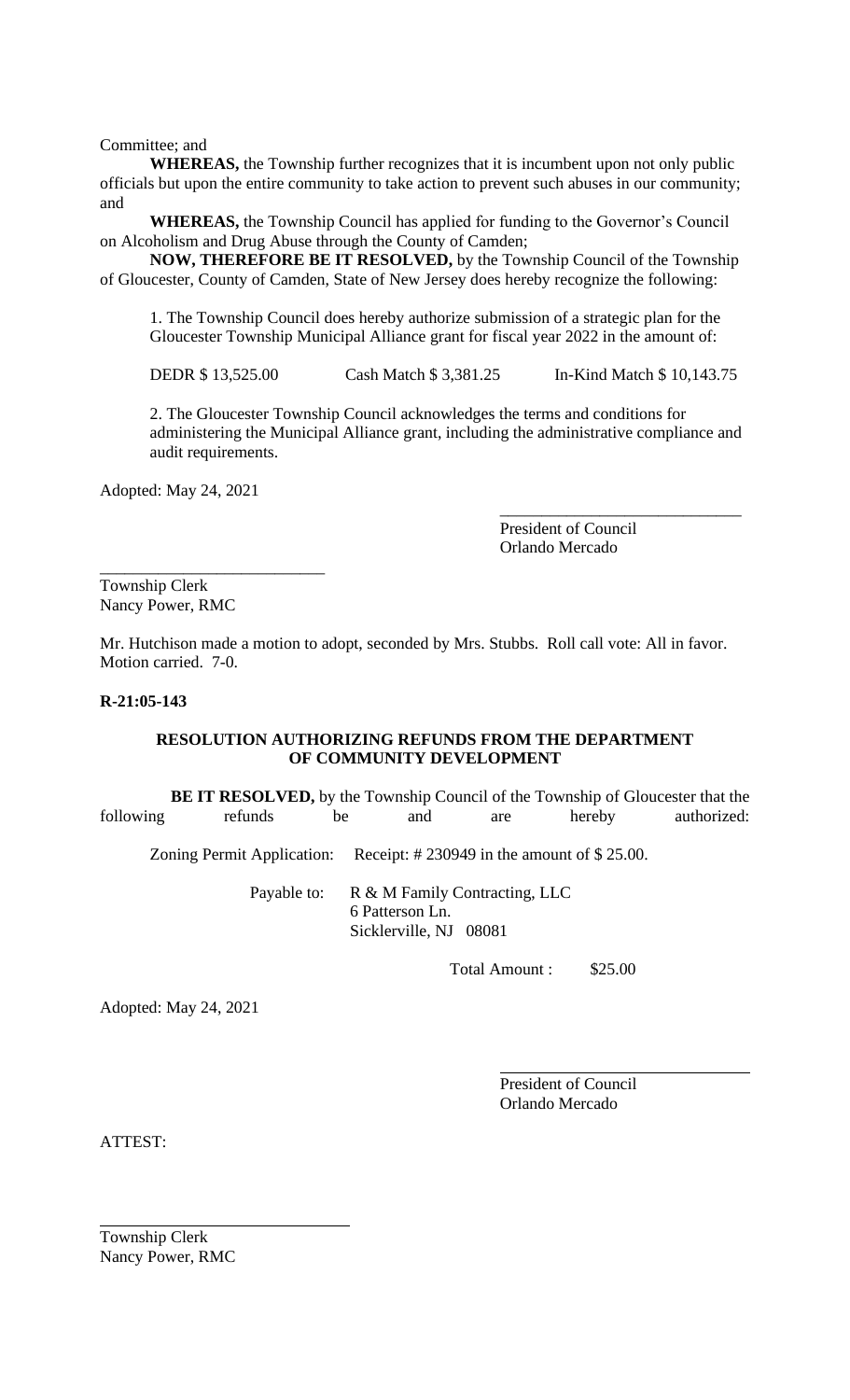Mr. Hutchison made a motion to adopt, seconded by Mrs. Stubbs. Roll call vote: All in favor. Motion carried. 7-0.

## **R-21:05-144**

## **RESOLUTION AUTHORIZING EXECUTION OF A SHARED SERVICES AGREEMENT (FORMERLY KNOWN AS AN INTERLOCAL SERVICES AGREEMENT) BETWEEN THE CAMDEN COUNTY TECHNICAL SCHOOL DISTRICT BOARD OF EDUCATION AND THE TOWNSHIP OF GLOUCESTER PURSUANT TO N.J.S.A. 40:8A-1 ET SEQ. FOR SPECIAL RESOURCE OFFICER**

**WHEREAS,** the Township Council of the Township of Gloucester ("Township") desires to enter into a renewal agreement to authorize the implementation and administration of the Township to provide resource officer/security officer (hereinafter "SRO") for Camden County Technical Schools District Board of Education for the school year 2021-2024; and

**WHEREAS,** a copy of said Shared Services Agreement will be available for public inspection at the Office of the Township Clerk of the Township of Gloucester; and

# **WHEREAS,** funds are available for this purpose.

**NOW, THEREFORE, BE IT RESOLVED** by the Township Council of the Township of Gloucester, Camden County, New Jersey, that the Mayor and the Township Clerk of the Township of Gloucester, be and are hereby authorized to execute and deliver on behalf of the Township the Shared Services Agreement between the Township of Gloucester and the Camden County Technical Schools District Board of Education. A copy of said shall be maintained and available for public inspection upon execution in the Office of the Township Clerk of the Township of Gloucester.

Adopted: May 24, 2021

President of Council Orlando Mercado

\_\_\_\_\_\_\_\_\_\_\_\_\_\_\_\_\_\_\_\_\_\_\_\_\_\_\_\_\_\_\_\_\_

Township Clerk Nancy Power, RMC

\_\_\_\_\_\_\_\_\_\_\_\_\_\_\_\_\_\_\_\_\_\_\_\_\_\_\_\_\_

Mr. Hutchison made a motion to adopt, seconded by Mrs. Stubbs. Roll call vote: All in favor. Motion carried. 7-0.

#### **R-21:05-145**

## **RESOLUTION AUTHORIZING EXECUTION OF A SHARED SERVICES AGREEMENT (FORMERLY KNOWN AS AN INTERLOCAL SERVICES AGREEMENT) BETWEEN THE BLACK HORSE PIKE REGIONAL SCHOOL BOARD OF EDUCATION AND THE TOWNSHIP OF GLOUCESTER PURSUANT TO N.J.S.A. 40:8A-1 ET SEQ. FOR SPECIAL RESOURCE OFFICER**

**WHEREAS,** the Township Council of the Township of Gloucester ("Township") desires to enter into a renewal agreement to authorize the implementation and administration of the Township to provide resource officer/security officer (hereinafter "SRO") for Highland Regional High School and Timber Creek High School for the school year 2021-2024; and

**WHEREAS,** a copy of said Shared Services Agreement will be available for public inspection at the Office of the Township Clerk of the Township of Gloucester; and

**WHEREAS,** funds are available for the purpose.

**NOW, THEREFORE, BE IT RESOLVED** by the Township Council of the Township of Gloucester, Camden County, New Jersey, that the Mayor and the Township Clerk of the Township of Gloucester, be and are hereby authorized to execute and deliver on behalf of the Township the Shared Services Agreement between the Township and the Black Horse Pike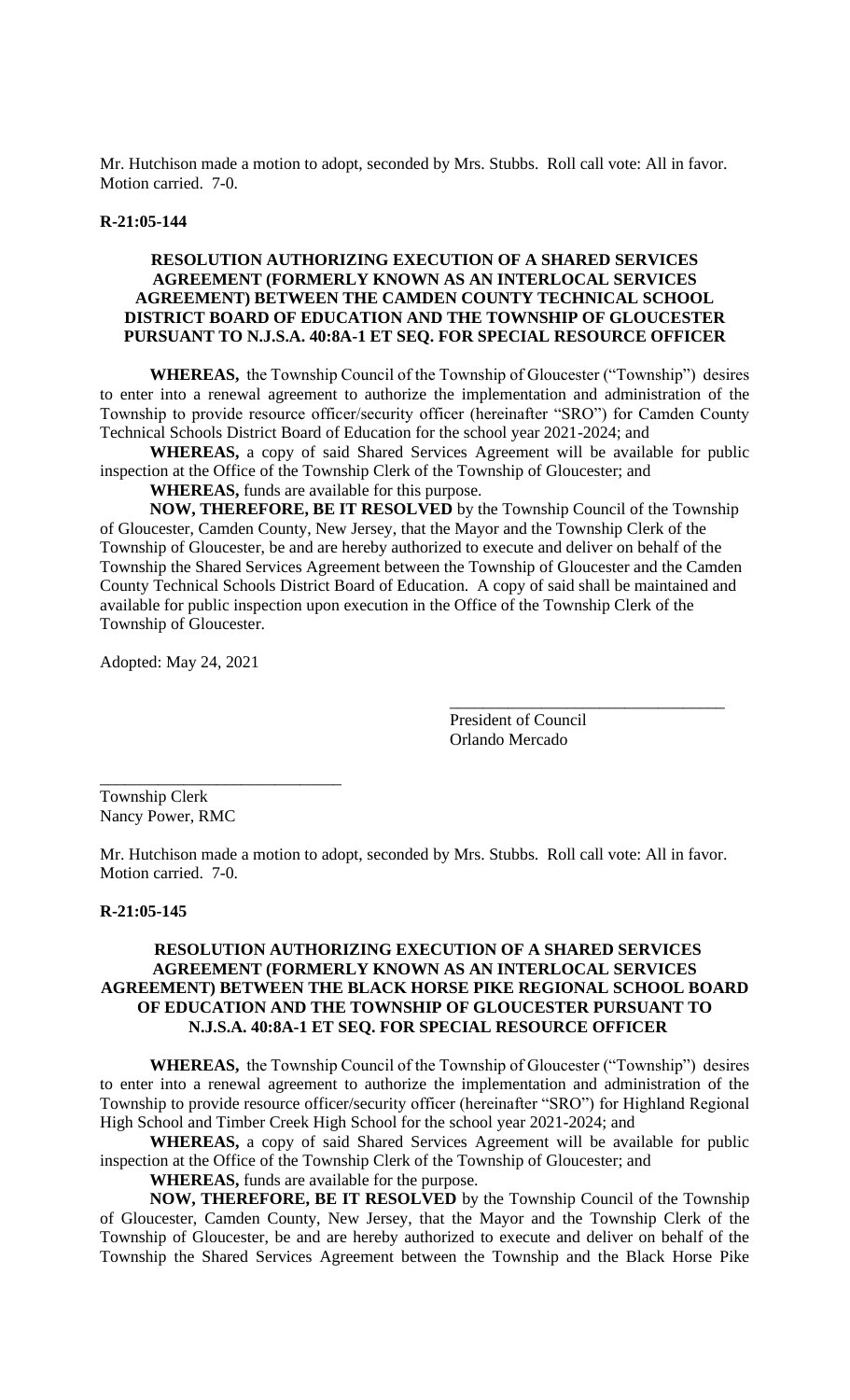Regional School District Board of Education. A copy of said shall be maintained available for public inspection upon execution in the Office of the Township Clerk of the Township of Gloucester.

Adopted: May 24, 2021

President of Council Orlando Mercado

\_\_\_\_\_\_\_\_\_\_\_\_\_\_\_\_\_\_\_\_\_\_\_\_\_\_\_\_

Township Clerk Nancy Power, RMC

\_\_\_\_\_\_\_\_\_\_\_\_\_\_\_\_\_\_\_\_\_\_\_\_\_\_

Mr. Hutchison made a motion to adopt, seconded by Mrs. Stubbs. Roll call vote: All in favor. Motion carried. 7-0.

#### **R-21:05-146**

## **RESOLUTION AUTHORIZING EXECUTION OF A SHARED SERVICES AGREEMENT (FORMERLY KNOWN AS AN INTERLOCAL SERVICES AGREEMENT) BETWEEN THE GLOUCESTER TOWNSHIP PUBLIC SCHOOLS BOARD OF EDUCATION AND THE TOWNSHIP OF GLOUCESTER PURSUANT TO N.J.S.A. 40:8A-1 ET SEQ. FOR SPECIAL RESOURCE OFFICER**

**WHEREAS,** the Township Council of the Township of Gloucester ("Township") desires to enter into a renewal agreement to authorize the implementation and administration of the Township to provide resource officer/security officer (hereinafter "SRO") for Gloucester Township Schools for the school year 2021-2024; and

**WHEREAS,** funds are available for the purpose.

**NOW, THEREFORE, BE IT RESOLVED** by the Township Council of the Township of Gloucester, Camden County, New Jersey, that the Mayor and the Township Clerk of the Township of Gloucester, be and are hereby authorized to execute and deliver on behalf of the Township the Shared Services Agreement between the Township and the Gloucester Township Public Schools Board of Education. A copy of said Agreement is shall be maintained available for public inspection upon execution in the Office of the Township Clerk of the Township of Gloucester.

Adopted: May 24, 2021

President of Council Orlando Mercado

\_\_\_\_\_\_\_\_\_\_\_\_\_\_\_\_\_\_\_\_\_\_\_\_\_\_\_\_

ATTEST:

Township Clerk Nancy Power, RMC

\_\_\_\_\_\_\_\_\_\_\_\_\_\_\_\_\_\_\_\_\_\_\_\_\_\_

Mr. Hutchison made a motion to adopt, seconded by Mrs. Stubbs. Roll call vote: All in favor. Motion carried. 7-0.

#### **R-21:05-147**

#### **RESOLUTION AUTHORIZING THE ADVERTISING OF BIDS FOR A THREE (3) YEAR CONTRACT TO REPAIR AND MAINTAIN THE POLICE DEPARTMENT'S COMMUNICATIONS AND ELECTRONIC SYSTEM**

**WHEREAS**, the 2021 Budget provides funds for the purchase of certain materials and supplies and equipment whose aggregate value will exceed \$44,000.00, and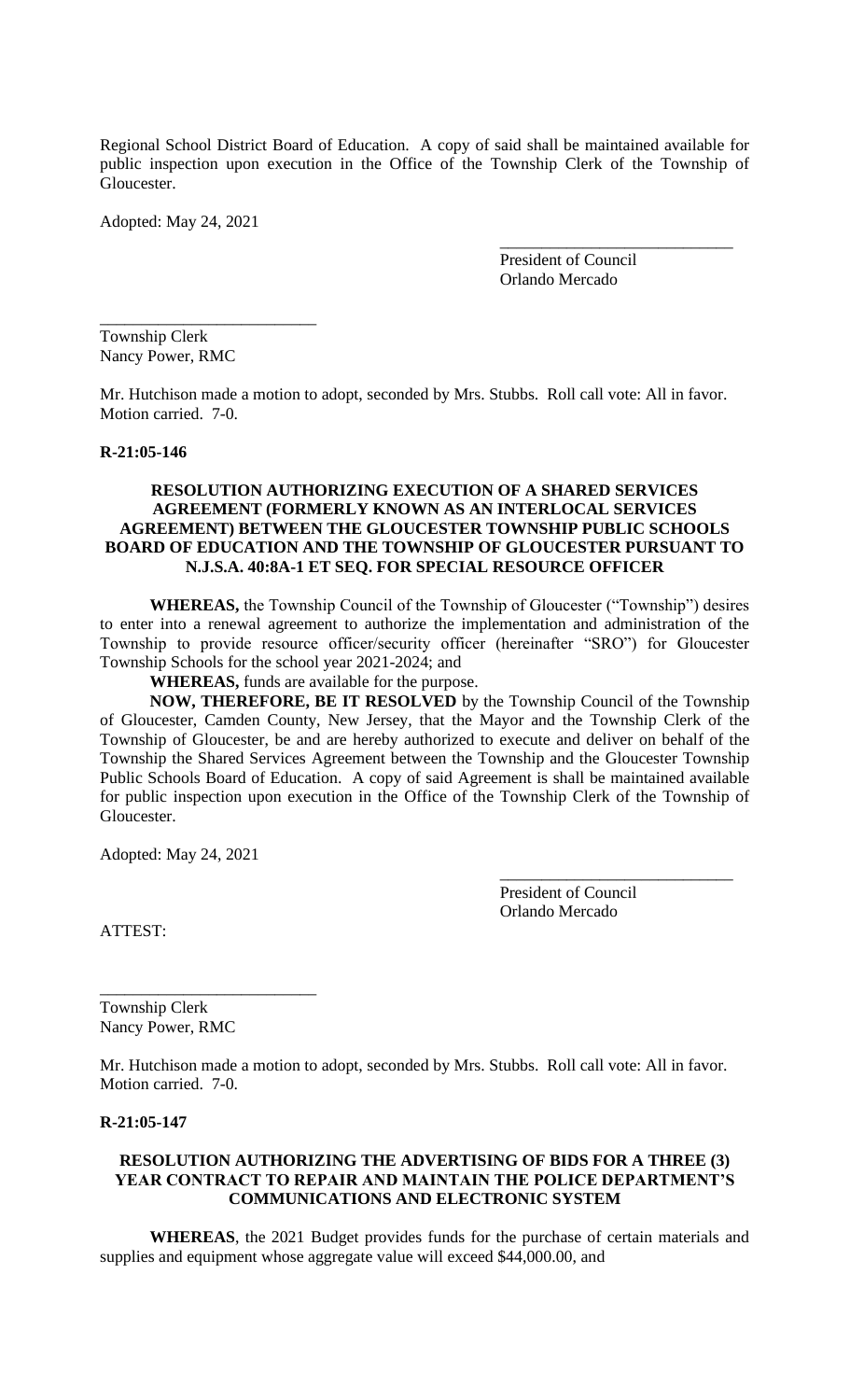**WHEREAS,** the State Statutes require that items exceeding \$44,000.00 be properly advertised and bids received.

**NOW, THEREFORE, BE IT RESOLVED** that the Advertising of Bids is hereby authorized, in accordance with the respective specifications for the following items:

#### **THREE (3) YEAR CONTRACT TO REPAIR AND MAINTAIN THE POLICE DEPARTMENT'S COMMUNICATIONS AND ELECTRONIC SYSTEM**

Adopted: May 24, 2021

President of Council Orlando Mercado

\_\_\_\_\_\_\_\_\_\_\_\_\_\_\_\_\_\_\_\_\_\_\_\_\_\_\_\_\_\_\_\_\_\_\_

ATTEST:

Township Clerk Nancy Power, RMC

\_\_\_\_\_\_\_\_\_\_\_\_\_\_\_\_\_\_\_\_\_\_\_\_\_\_\_\_\_\_\_\_\_\_\_\_\_

Mr. Hutchison made a motion to adopt, seconded by Mrs. Stubbs. Roll call vote: All in favor. Motion carried. 7-0.

#### **R-21:05-148**

## **RESOLUTION OF THE TOWNSHIP COUNCIL OF THE TOWNSHIP OF GLOUCESTER, CONFIRMING CASES FOR SPECIAL TAX APPEAL ASSIGNED TO BLAU & BLAU**

**WHEREAS,** the Township Council has previously retained Blau & Blau as Special Tax Council to file appeals to increase assessments that they found to be substantially under assessed; and

**WHEREAS**, Blau & Blau have filed such appeals for 2021 and one for 2019 which was inadvertently left off the September 23, 2019 resolution; and

**WHEREAS**, the appeals that have been filed have not been specifically authorized by resolution of the Township Council; and

**WHEREAS**, the Township Solicitor has requested that the Council ratify the actions that Blau & Blau has taken on behalf of the Township of Gloucester; and

**THEREFORE, BE IT RESOLVED**, by the Township Council of the Township of Gloucester hereby authorizes the filing of appeals to increase the assessments on the properties listed on **Schedule A**.

Adopted: May 24, 2021

President of Council Orlando Mercado

\_\_\_\_\_\_\_\_\_\_\_\_\_\_\_\_\_\_\_\_\_\_\_\_\_\_\_\_\_\_\_\_\_

Township Clerk Nancy Power, RMC

\_\_\_\_\_\_\_\_\_\_\_\_\_\_\_\_\_\_\_\_\_\_\_\_\_\_\_\_\_\_

Mr. Hutchison made a motion to adopt, seconded by Mrs. Stubbs. Roll call vote: All in favor. Motion carried. 7-0.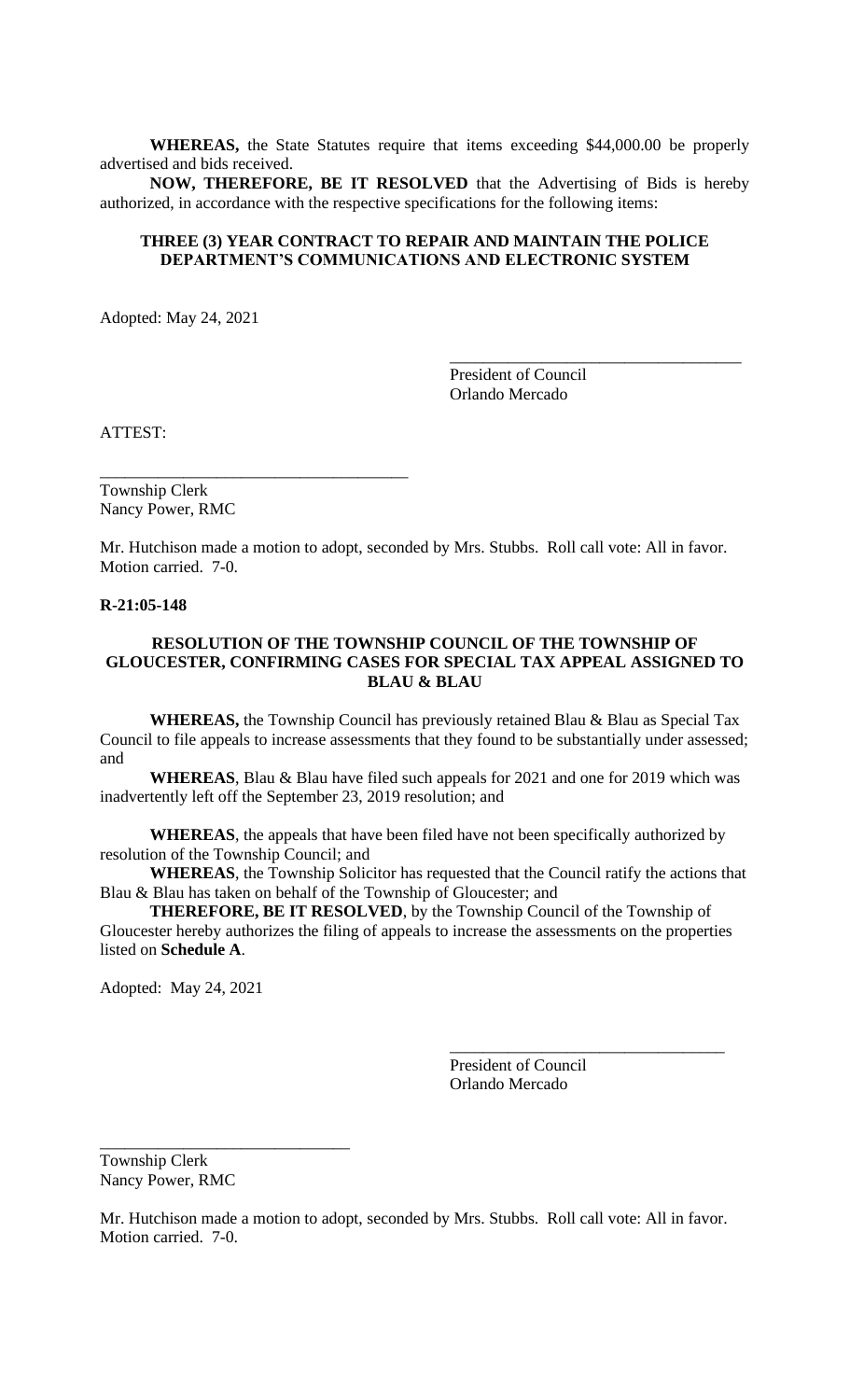#### **R-21:05-149**

## **RESOLUTION APPOINTING MEMBERS TO THE EMERGENCY MANAGEMENT COMMITTEE**

**BE IT RESOLVED** by the Township Council of the Township of Gloucester that the following persons be and are hereby appointed to the Gloucester Township Emergency Management Committee:

| John Swack     | <b>OEM</b> Coordinator    | 3 Years | 6/1/2021-5/31/2024 |
|----------------|---------------------------|---------|--------------------|
| Bryan Bonawitz | Deputy OEM Coordinator    | 3 Years | 6/1/2021-5/31/2024 |
| Edward Bryant  | Deputy OEM Coordinator    | 3 Years | 6/1/2021-5/31/2024 |
| Raymond Evans  | Deputy OEM Coordinator    | 1 Year  | 6/1/2021-5/31/2022 |
| Jonathan Smit  | <b>Operations Officer</b> | 3 Years | 6/1/2021-5/31/2024 |
|                |                           |         |                    |

Adopted: May 24, 2021

President of Council Orlando Mercado

Township Clerk Nancy Power, RMC

Mr. Hutchison made a motion to adopt, seconded by Mrs. Stubbs. Roll call vote: All in favor. Motion carried. 7-0.

#### **R-21:05-150**

#### **RESOLUTION OF THE MAYOR AND THE TOWNSHIP COUNCIL OF THE TOWNSHIP OF GLOUCESTER AUTHORIZING THE TWONSHIP ENGINEER, REMINGTON AND VERNICK ENGINEERS TO SUBMIT A GRANT APPLICATION TO NJDOT FOR FY2022 NJDOT TRUST FURND MUNICIPAL AID PROGRAM**

**WHEREAS,** the New Jersey Department of Transportation (NJDOT) makes funds available to municipalities and counties for road improvement projects through the Municipal Aid portion of the New Jersey Transportation Trust Funds; and

**WHEREAS,** the Township Engineer, Remington & Vernick Engineers, has recommended that the Mayor and Council apply to the NJDOT for funds that are available under the New Jersey Transportation Trust Fund Authority Act, FY2022 NJDOT Trust Fund Municipal Aid Program for the purpose of constructing improvements to various municipal roads and pathways; and

**WHEREAS,** the Mayor and Council have considered and approved this recommendation. **NOW, THEREFORE, BE IT RESOLVED,** by the Mayor and Council of the Township of Gloucester, County of Camden, and State of New Jersey that the Township's Engineer, Remington & Vernick Engineers, is hereby authorized to submit a Grant Application to the New Jersey Department of Transportation for funds which may be available under the New Jersey Transportation Trust Fund Authority Act, Municipal Aid 2022 Program;

**BE IT FURTHER RESOLVED,** that the Mayor and Municipal Clerk are hereby authorized to sign the Grant Agreement on behalf of the Township of Gloucester and that their signatures constitute acceptance of the terms and conditions of the Grant Agreement, and approves the execution of the Grant Agreement.

Adopted: May 24, 2021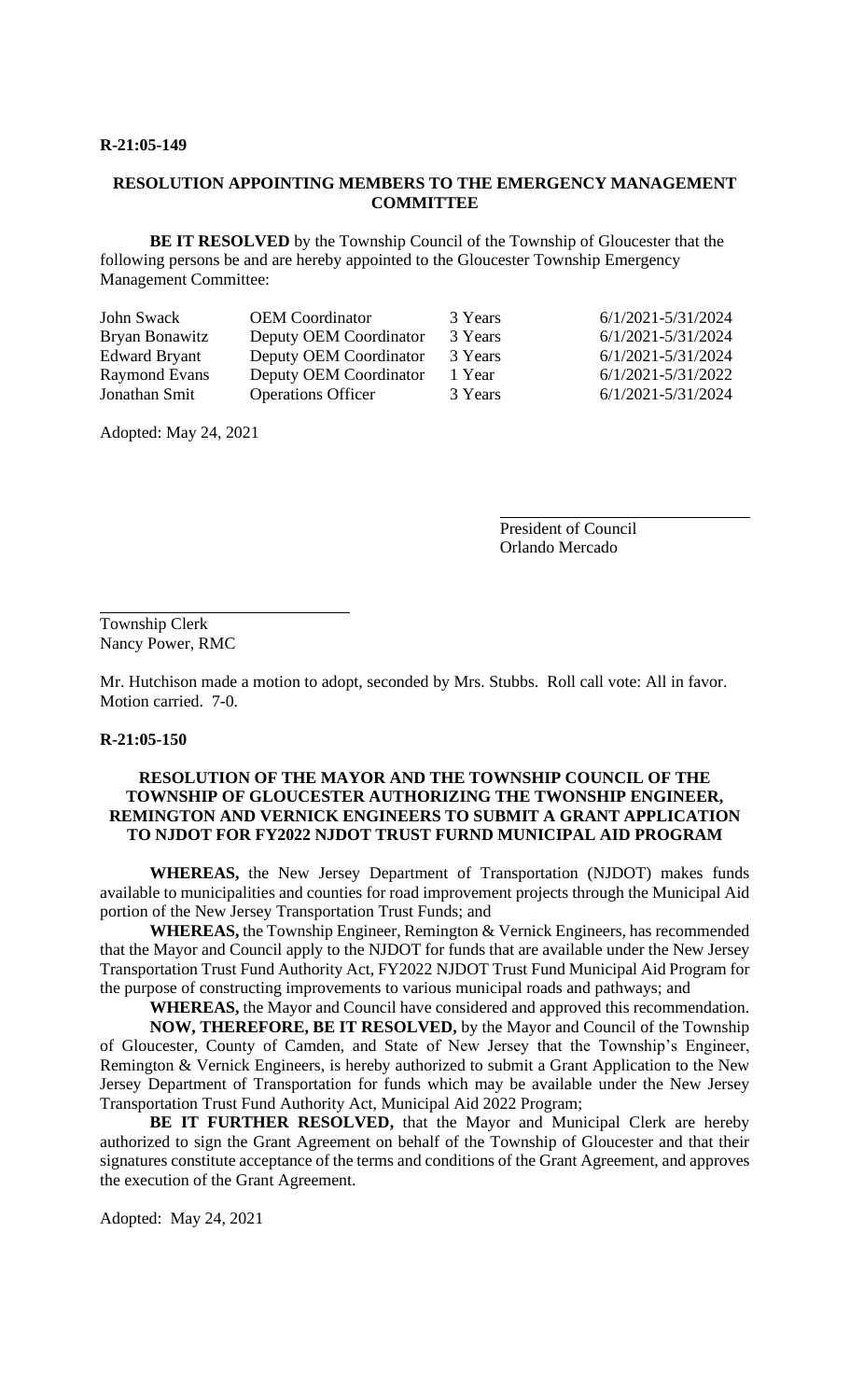ATTEST:

President of Council Orlando Mercado

Township Clerk, RMC Nancy Power

\_\_\_\_\_\_\_\_\_\_\_\_\_\_\_\_\_\_\_\_\_\_\_\_\_\_\_\_\_\_

Mr. Hutchison made a motion to adopt, seconded by Mrs. Stubbs. Roll call vote: All in favor. Motion carried. 7-0.

## **R-21:05-151**

## **RESOLUTION AUTHORIZING THE EXECUTION OF A LEASE AGREEMENT WITH CENTRAL JERSEY WASTE & RECYCLING FOR THE LEASE OF PREMISES KNOWN AND DESCRIBED AS 905 HICKSTOWN ROAD,BLOCK 15107, LOT 1 AND 1729 ERIAL ROAD, BLOCK 13901, LOT 7**

**WHEREAS,** the Township Council of the Township of Gloucester did solicit RFP/RFQ for the lease of premises known and described as 905 Hickstown Road, Block 15107, Lot 1 and 1729 Erial Road, Block 13901, Lot 7 via the Township website; and

**WHEREAS**, the lease agreement is pursuant to the procurement laws of the State of New Jersey.

**NOW, THEREFORE, BE IT RESOLVED** that the Township Council of the Township of Gloucester is hereby authorized to execute a Lease Agreement with Central Jersey Waste & Recycling for premises known and described as 905 Hickstown Road, Block 15107, Lot 1 and 1729 Erial Road, Block 13901, Lot 7, for a term of five (5) years, beginning on June 1, 2021 and ending, December 31, 2025 in the amount of \$ 5,450.00.

Adopted: May 24, 2021

President of Council Orlando Mercado

\_\_\_\_\_\_\_\_\_\_\_\_\_\_\_\_\_\_\_\_\_\_\_\_\_\_\_\_

ATTEST:

Township Clerk Nancy Power, RMC

\_\_\_\_\_\_\_\_\_\_\_\_\_\_\_\_\_\_\_\_\_\_\_\_\_\_\_\_\_\_\_

Mr. Hutchison made a motion to adopt, seconded by Mrs. Stubbs. Roll call vote: All in favor. Motion carried. 7-0.

# **GT E-GOV ACCESS:**

Sam Sweet of Elizabeth Place asked the following questions:

1. *Gloucester Township is scheduled to receive 7.6 million dollars in COVID relief funds from the State of New Jersey. When will the funds be received?*

 2. *With that being said, why are we borrowing so much for the Capital Projects? Can the COVID money be used to offset these costs? Is that the plan*?

3. *In the past 5-7 years, when it has come to these Capital Projects, it has been proven that Gloucester Township has overborrowed approximately 1/3 of the overall cost. Overborrowing increases our debt service payments, which then increases taxes. Has or will*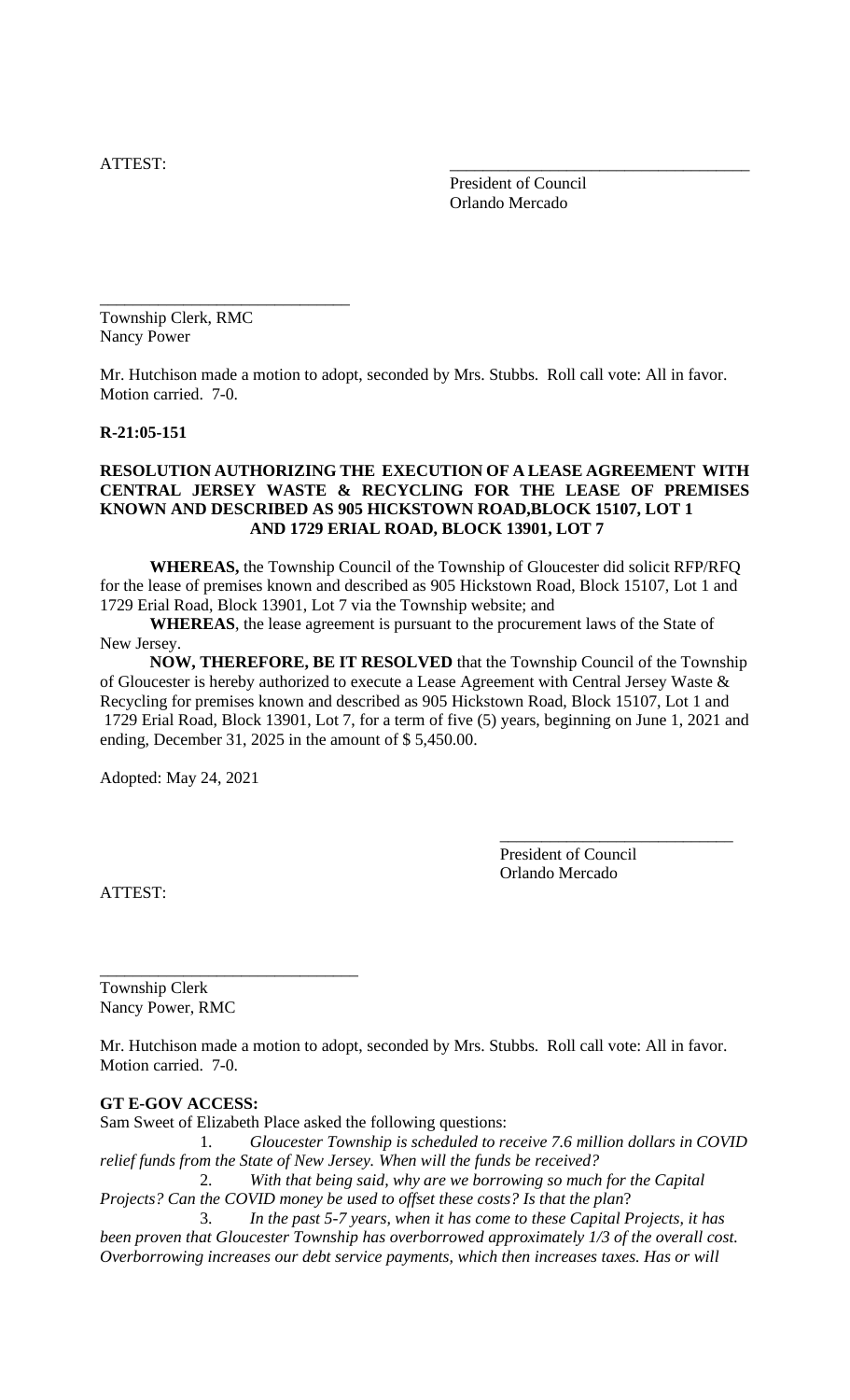*council go thru the projects and make a concerted effort that it doesn't happen this year?* Mr. Cardis explained the funds are divided over the course of two years and there has not been an update as to when the funds will be received. These funds are not applicable to capital improvement projects as they are only to be used for sewer, water, and broadband.

Denise Coyne of Chews Landing Road asked the following questions:

*1. What is the status of the Agreement of Sale for block 12301, lot 4 from the Township back to the GTHA?*

*2. What is the status of T & M's redevelopment study of the lots in the Village of Gloucester Redevelopment Plan? How much money has been paid to T & M for this study to date? Did we pay to have a study done on lots 12, 13, 14, and 15? How much was paid to T & M for the Redevelopment Plan completed in June of 2015?*

*3. Lakeside Business Park, LLC is planning to build houses on block 18301,*  lot 13.01. How many homes are planned? Will they be market rate or affordable? Who are the *owners of Lakeside Business Park, LLC?*

Mrs. Trotto explained the Agreement of sale is still under negotiation and nothing has been finalized. Mr. Cardis stated it was under \$22,000. Mrs. Trotto stated 22 detached single family dwellings.

### **PUBLIC PORTION:**

Mrs. Trotto opened the public portion.

Denise Coyne of Chews Landing Road asked for clarification regarding her EGOV questions. Mrs. Coyne asked if T&M Associates completed a redevelopment study for lots within The Villages of Gloucester. Mr. Lechner clarified.

Brian Burns of Erial asked for an update regarding the purchase of the Roslyn Bridge property. Mr. Carlamere provided an update. Mr. Burns suggested approximately 200 additional acres of open space that residents would like to have preserved.

Paul Krugg of Blackwood Estates suggested open public meetings between residents and department heads. Mr. Krugg suggested determining a fixed surplus amount with the expectation it would keep an adequate amount for emergencies but prevent over taxing. Mr. Cardis clarified. Mr. Krugg asked for an indication of finances for Simon Properties, the owner of Gloucester Premium Outlets, where he believes most of the rentals are empty and the landscaping is suffering.

Elizabeth Dugan of Blenheim asked if the funds being borrowed in the capital budget were anticipated when the municipal budget was being determined. Mr. Cardis explained. Ms. Dugan asked if there will be additional borrowing for 2021. Mr. Cardis stated no.

Denise Coyne of Chews Landing Road asked if the funds being used for the NJDOT Grant Application can be applied to the funds looking to be borrowed. Mrs. Ehret, CFO explained the funds allocated would be cancelled and used to offset debt service if the grant was awarded. There being no further comment, the public portion was closed.

## **POLLING OF DIRECTORS:**

Chief Harkins wished to reiterate to council that the police department did not receive capital last year and pushed off many projects due to Covid. Chief Harkins stated the funds requested in the capital budget for the police department is necessary and council's support would be appreciated.

#### **POLLING OF COUNCIL:**

Mr. Hutchison sends his thoughts to Mr. Polidoro. Mr. Hutchison thanked Mr. Burns for his passion regarding open space.

Ms. Grace thanked everyone for coming out tonight.

Mr. Mignone thanked Chief Harkins and thanked Mr. Burns for his dedication to open space. Mrs. Stubbs wished everyone a happy and safe Memorial Day.

Mrs. Winters thanked everyone for coming out tonight. Mrs. Winters asked residents to keep safety in mind regarding Covid.

Mrs. Trotto reminded residents this Monday is the township's annual memorial service at Veterans Park and June  $18<sup>th</sup>$  is the first movie night of the season.

Mr. Mercado thanked everyone for coming out and thanked Mrs. Trotto for her excellent job tonight leading the meeting. Mr. Mercado thanked Mr. Cardis and Mrs. Ehret for their work on the Capital Budget. Mr. Mignone encouraged residents to participate in this year's Scholarship Committee's 5k Run.